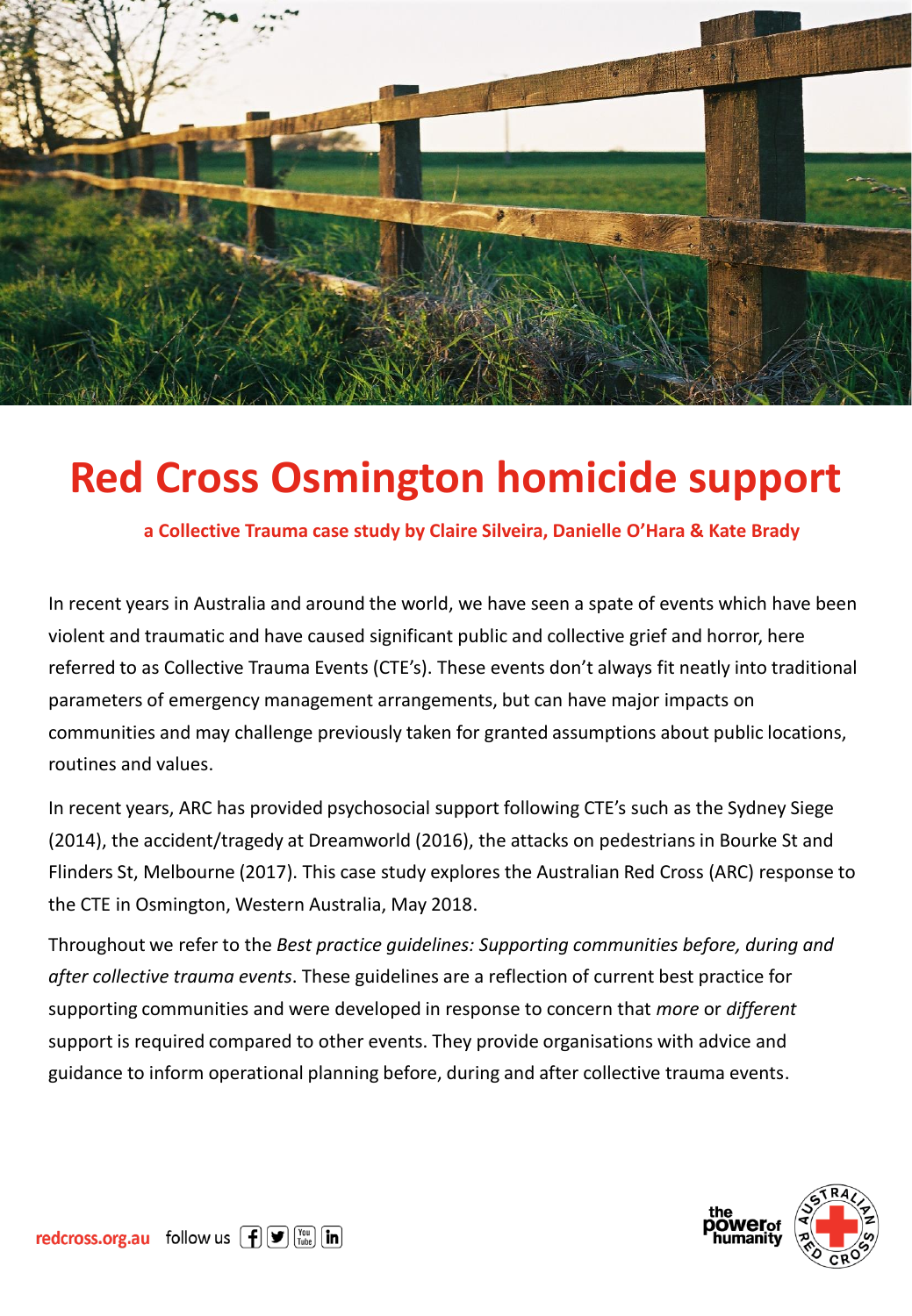### **Event summary**

On 11<sup>th</sup> May 2018, Cynda and Peter Miles, their daughter Katrina Miles, and her four children were found dead on their rural property in Osmington, WA. The deaths were treated as a suspected murder-suicide perpetrated by Peter Miles.

A number of factors added to the complexity of the event, including international media coverage, a three-week delay in funerals and the communities' experience of other traumatic events, such as the 2011 Margaret River bushfire, Gracetown Beach collapse and shark attacks. The event fell within the accepted definition of a collective trauma event. Not all disasters, or homicides, are CTE's. A CTE must have a broader impact on the community and challenge people's understanding of the way the 'world works'. Common elements include witnessing violence, horror, public grief, a strong sense of injustice, intense media coverage, a highly politicised aftermath, judicial of public inquiry and identification with victims or locations.

The Osmington homicides met this criteria; with injustice and horror over the manner of death of children and family members, intense media coverage and the identification of the autistic, homeschooling, school, organic and broader Margaret River communities which the victims belonged to.

## **Red Cross involvement**

Under state legislation, local government is responsible for community recovery from emergencies. Homicides are not a recognised hazard under the WA State Emergency Management Act and therefore state support that would ordinarily be available in natural disasters couldn't be accessed.

Margaret River Shire identified an immediate need for coordinated and appropriate support for the community and acknowledged the nature of the event was outside their capacity and expertise. As a result, they requested ARC provide advice, advocacy and direct psychosocial support (such as Psychological First Aid) for the affected community, drawing the organisations neutrality and experience in psychosocial recovery and supporting other CTE's. During and after the event, ARC provided the following support.

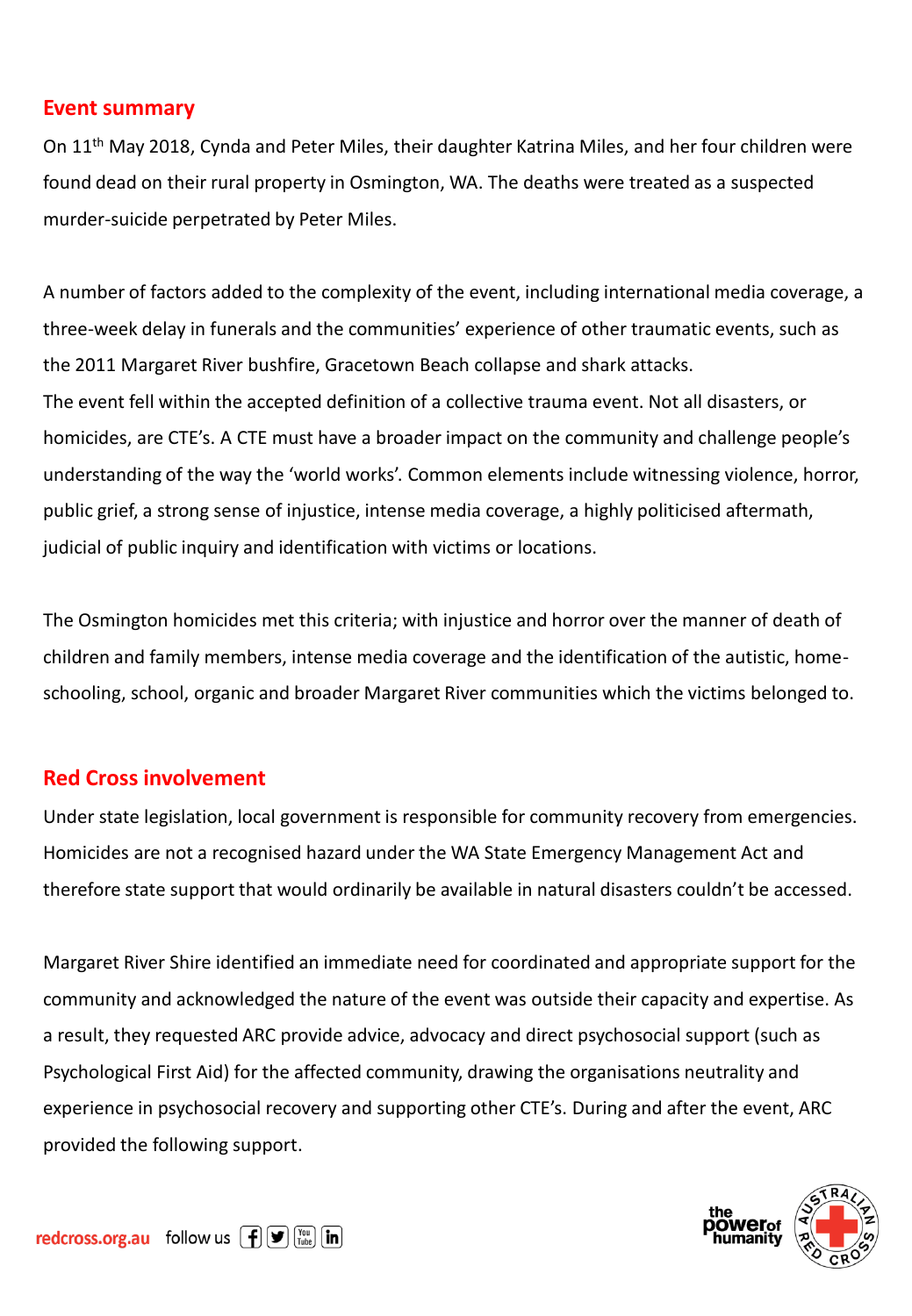# **Psychological First Aid (PFA)**

*After an emergency people will experience distress and anxiety, or "a normal reaction to an abnormal event". A small percentage will experience longer term distress and mental health problems, however eighty percent will manage their problems with their own resources*

*For this reason, PFA is currently considered best-practice following a CTE rather than immediate focused or specialised interventions. It is based on the five principles of promoting a sense of safety, calm, connectedness, self-efficacy and hope and is thought to reduce the prevalence of mental health disorders and link people with more specialised support if required. PFA can be promoted both directly and through communication and messaging.* 

In Osmington, there was an immediate offer of support from mental health and holistic practitioners, with around 80 spontaneously volunteering in the first two days. While valuable for a small percentage of the population, this risked patholisising normal responses, and subsequently the messages and support provided to the community.

ARC played a role normalising reactions through the provision of PFA, sharing of resources (*eg Coping with a Major Personal Crisis, After the Emergency, Comfort Teddies*), workshops for community and liaising with and providing advice around media management and messaging.

PFA was both promoted and provided by ARC. Volunteers trained in PFA provided support at the Community Support Centre, through roving outreach, at community meetings and at the two funerals. PFA was promoted through workshops for local government, community service providers, schools, mental health practitioners, GP's and other community groups. ARC advocated for PFA to be integrated into all communication and media messaging.

# **Communicating in Recovery**

*Access to quality information before, during and after an emergency can have a profound effect on the resilience and recovery of individuals and the community. Communication should two-way and acknowledge the affect stress has on people's ability to process and understand messaging. People may find the breadth of information and support overwhelming and hard to understand.* 

*Communication should be clear, relevant and targeted and promote principles of PFA. Local stakeholders such as community groups, networks, organisations, businesses and health practitioners are essential components of recovery. Efforts should be coordinated, and should be led by the expressed rather than assumed needs of the affected community.*